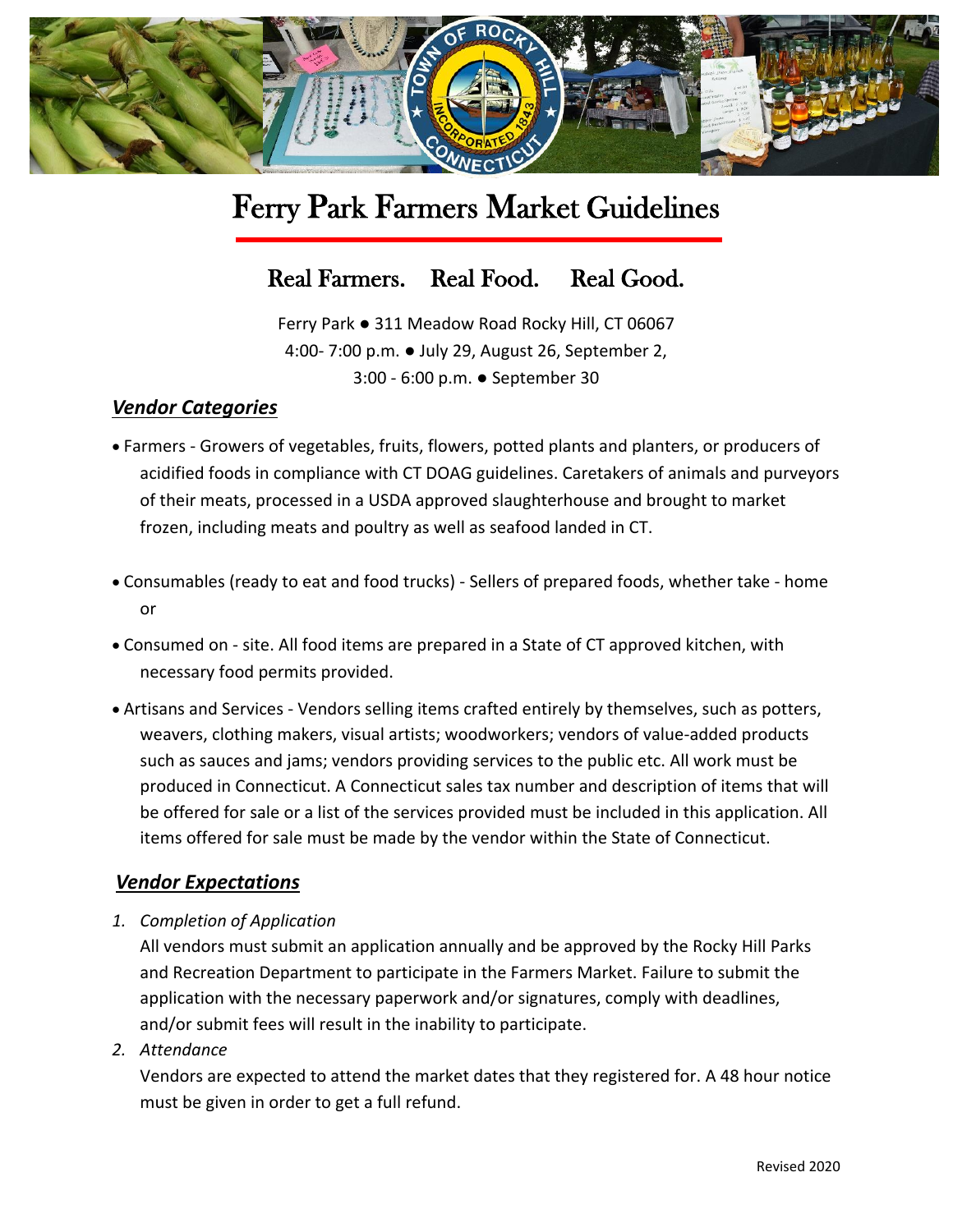### *3. Insurance*

A copy of vendor's insurance certificate must accompany the application. The Town of Rocky Hill will assume no liability for loss or injury by products sold by any vendor.

### *4. State Licensing and Permits*

Each vendor has the responsibility to ensure compliance with all licensing, permitting, and Farmers Market guidelines specified by the State of Connecticut. Additional information may be obtained in the Department of Agriculture's Farmers' Market Reference Guide at www.ctgrown.gov.

# *Vendor Code of Conduct*

- 1. It is expected that all items offered for sale will be fresh and of the highest quality.
- 2. Vendors are to provide their own EZ Up, canopy, tent and assure that they are securely anchored at all times in effort to prevent public hazard in the event of sudden wind gusts.
- 3. Each vendor space must be identified with the farm or business name, and all prices must be clearly marketed.
- 4. Any vendor arriving after 3:30 p.m. (or 2:30 p.m. on September 30) will not be allowed to sell at the Market that day. All vendors are to be in place and fully set up for sales by 3:30 p.m., and remain in place until the 7:00 p.m. closing even if merchandise is sold out (or set up by 2:30 p.m. and remaining in place until 6 :00 p.m. on September 30). Set up may begin no earlier than 3:00 p.m. and vendors must vacate their space by 7:00 p.m. Each vendor is responsible for leaving the site in the same condition as it was upon arrival.
- 5. Selling before the Market start time is not permitted in order that all vendors have equal opportunities.
- 6. Vendors shall be courteous and honest with all customers, fellow vendors, and the Market team.
- 7. Smoking and consumption of alcoholic beverages are not allowed on the premises.
- 8. Profanity, shouting, and disruption to the Market will not be tolerated.

# *Discrimination Policy*

The Farmers Market prohibits discrimination in all its programs and activities on the basis of any protected class under federal, state, or local law, including but not limited to race, color, creed, national origin, age, disability, gender, marital status, familial status, religion, sexual orientation, veteran status, or socioeconomic status including discrimination or harassment because of all or part of an individual's income is derived from any form of public assistance.